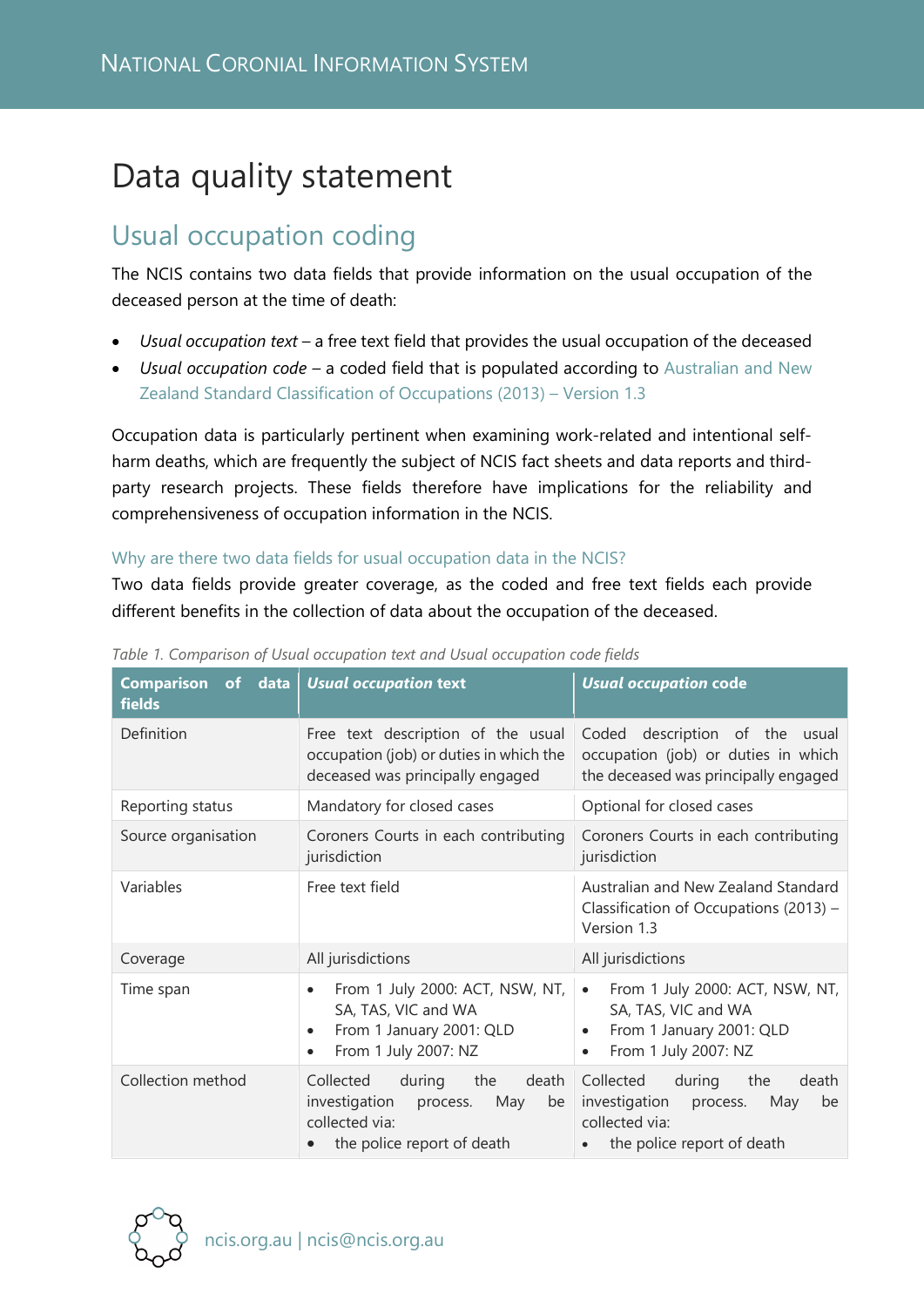| <b>Comparison of data</b><br>fields                                                                     | <b>Usual occupation text</b>                                                                                                                                                                                                                                                                                                                                                                                                                   | <b>Usual occupation code</b>                                                                                                                                                                                                                                                                                                                                                                                                                                                                                                                                           |
|---------------------------------------------------------------------------------------------------------|------------------------------------------------------------------------------------------------------------------------------------------------------------------------------------------------------------------------------------------------------------------------------------------------------------------------------------------------------------------------------------------------------------------------------------------------|------------------------------------------------------------------------------------------------------------------------------------------------------------------------------------------------------------------------------------------------------------------------------------------------------------------------------------------------------------------------------------------------------------------------------------------------------------------------------------------------------------------------------------------------------------------------|
|                                                                                                         | statements made to the coroner<br>$\bullet$<br>through police briefs, witness<br>of<br>kin<br>statements<br>or<br>next<br>communications                                                                                                                                                                                                                                                                                                       | statements made to the coroner<br>$\bullet$<br>through police briefs, witness<br>statements or<br>next<br>of kin<br>communications                                                                                                                                                                                                                                                                                                                                                                                                                                     |
| Method of provision to<br>the NCIS                                                                      | Data entered into local court systems<br>or NCIS directly by coders                                                                                                                                                                                                                                                                                                                                                                            | Data entered into local court systems<br><b>NCIS</b><br>directly<br>by<br>coders.<br>or<br>Appropriate occupation is selected<br>from ANZSCO-based reference file<br>using a search option                                                                                                                                                                                                                                                                                                                                                                             |
| Frequency of provision                                                                                  | Nightly: NSW, NT, SA, TAS, VIC<br>$\bullet$<br>QLD and WA<br>Weekly: ACT and NZ<br>$\bullet$                                                                                                                                                                                                                                                                                                                                                   | Nightly: NSW, NT, SA, TAS, VIC<br>$\bullet$<br>QLD and WA<br>Weekly: ACT and NZ<br>$\bullet$                                                                                                                                                                                                                                                                                                                                                                                                                                                                           |
| Completeness<br><b>Conditions:</b><br>Case status = $closed$<br>Employment<br>status<br>$=$<br>employed | As a mandatory data field, the Usual<br>occupation text data field is completed<br>in 100% of applicable cases, across all<br>nine jurisdictions.                                                                                                                                                                                                                                                                                              | As an optional data field, the Usual<br>occupation code data field is not<br>completed for all applicable cases.<br>As at 1 June 2022, 25.2 per cent of<br>applicable cases have a value in the<br>Usual occupation code data field.<br>Completion of the Usual occupation<br>code data field varies considerably<br>across the jurisdictions as outlined<br>below:<br>$NSW - 6.1%$<br>$\bullet$<br>$VIC - 3.8%$<br>$\bullet$<br>$QLD - 1.6%$<br>$\bullet$<br>$SA - 2.0%$<br>$\bullet$<br>$WA - 54.3%$<br>$TAS - 3.1%$<br>$NT - 48.9%$<br>$ACT - 5.4%$<br>$NZ - 99.9%$ |
| Accuracy                                                                                                | Although at least some text must be<br>provided for all closed cases, the<br>accuracy of the entered data is<br>dependent<br>on<br>the<br>appropriate<br>information<br>collected<br>being<br>or<br>ascertained during the coroners'<br>investigation.<br>While most occupation descriptions<br>included are meaningful, there are<br>cases where the text indicates the<br>occupation is either unknown (or<br>equivalent) or generic such as | The accuracy of the Usual occupation<br>code data field is not reviewed during<br>the NCIS QA program as it is not a<br>mandatory field.                                                                                                                                                                                                                                                                                                                                                                                                                               |